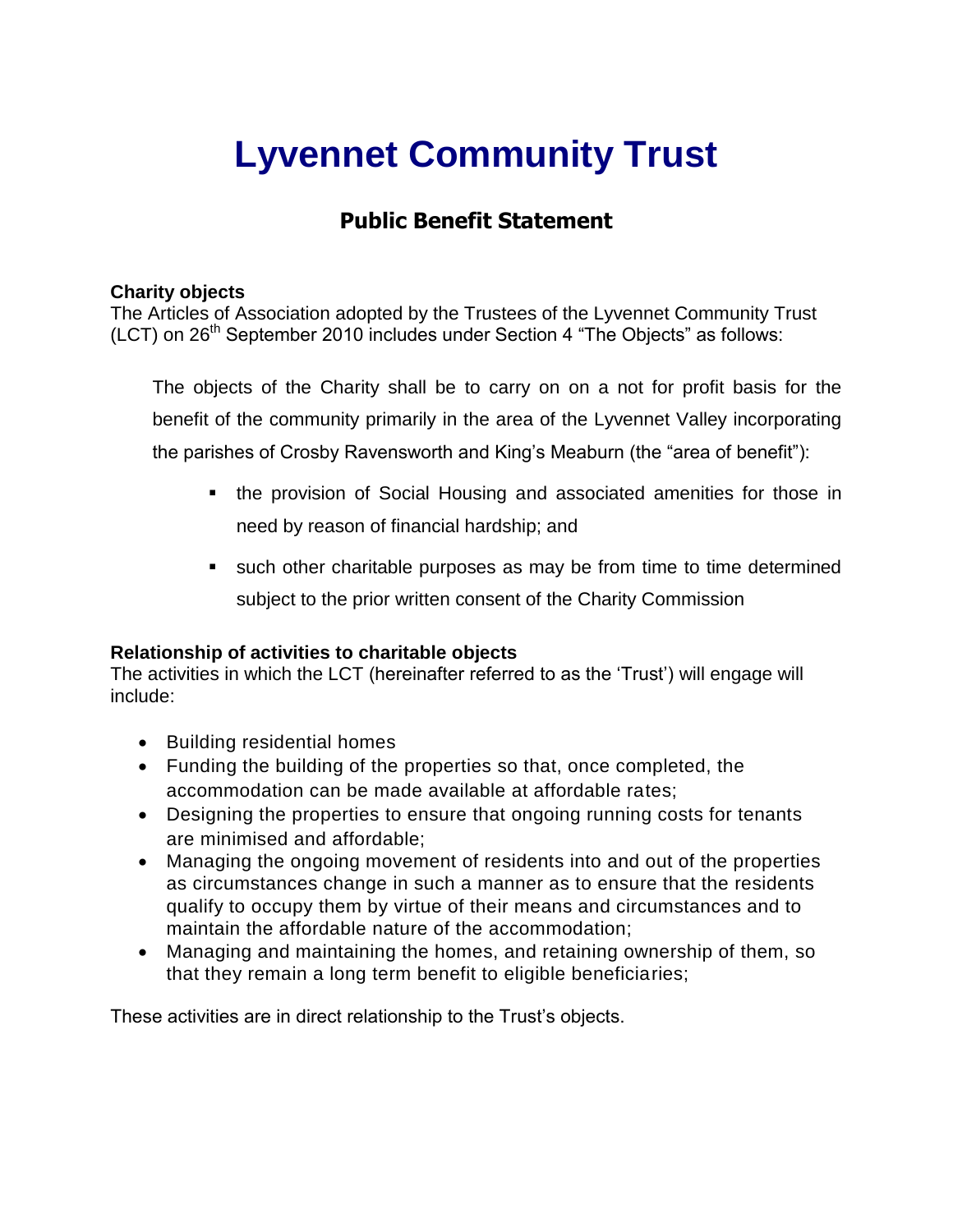## **Relationship of benefits to charitable objects**

The following benefits are identified as outcomes of the work of the Trust:

- The provision and availability of housing stock as affordable homes;
- The provision and availability of quality, low maintenance and running cost affordable homes
- A reduction in the number of families living in overcrowded conditions by virtue of inability of young adults to find alternative affordable homes;
- A reduction in the list of people seeking affordable housing in the Area;
- An increased availability of local accommodation for workers serving the Area;
- A reduction in distances between home and workplace for people working in the Area;
- The ability for individuals to live close to family allowing both childcare and older adult support.
- The retention of assets for the public benefit, providing asset lock in the long term and thereby enabling the provision of affordable housing both now and to future generations in the Area.

Those identifiable benefits set out above are all related to the organisation's object of "for those in need by reason of financial hardship".

## **Balance of benefits v detriment or harm**

The trustees will consider the balance of the benefits as against any detrimental effects their work might have. In all cases the views of the community will be sought before proceeding with any development.

## **Benefit to the public or a section of the public**

Successful applicants will come from different backgrounds, age groups etc. (see the Trust Equal Opportunities Policy) but they will all share a common disadvantage: a housing need which they cannot relieve themselves because they lack sufficient financial resources.

## **Beneficiaries must be appropriate to the aims and the opportunity to benefit should not be unreasonably restricted.**

Trustees consider that their implementation of the Trust Allocation Policy will ensure

a) that the beneficiaries of the Trust's work will be appropriate to its aims;

b) that the allocation process will not impose unreasonable restriction on the selection of beneficiaries. Through the information sought from applicants the Trust will primarily take account

**EXED** Inability to afford open market outright purchase or private rental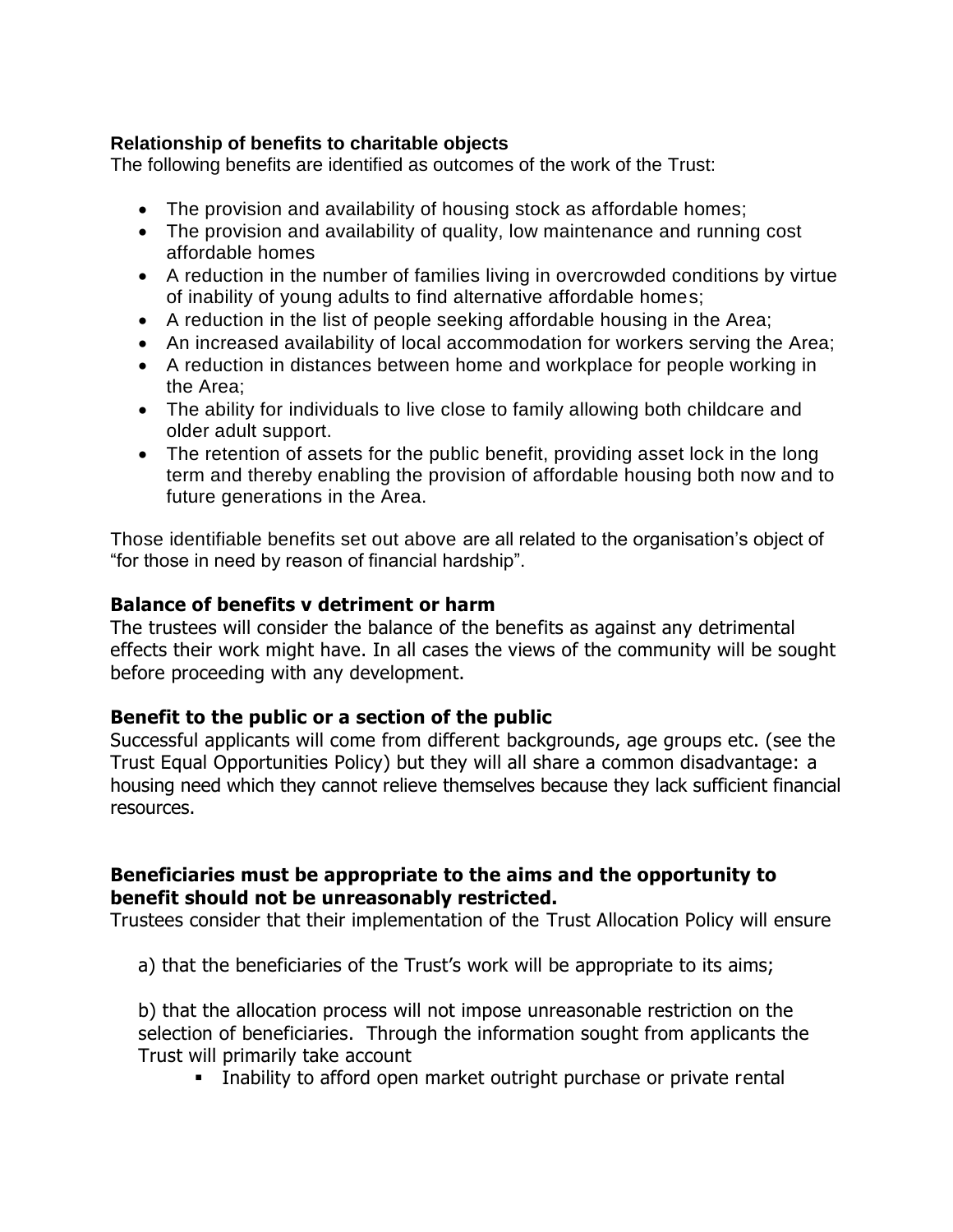- Ability to afford a Trust home
- Suitability matching the available housing to the individuals needs
- Current accommodation
- **Employment in the area**
- Family needs and local connections

c) that, by applying fair process according to the Trust's Allocation Policy, trustees will ensure there will be no restrictions based on personal characteristics, such as gender, race, ethnic origin, etc..

## **Restriction of access to facilities**

The design of the properties includes features meeting 'Lifetime Homes Standards' (Communities and Local Government, February 2008) and will thereby provide ease of access.

## **Geographical restrictions**

The pool of applicants for a Trust home will derive from the local area and/or have a need to live in the Lyvennet Valley.The activities of the Trust will initially be centred on Crosby Ravensworth. The trustees have discussed the area of intended benefit and consider this reasonable. The area of benefit has also been agreed with the local authority with whom an s106 Agreement will be entered into for the first development.

When assessing applicants the Trust will continue to monitor local income levels, housing need and the cost of accommodation in the Area. It will also have regard to Guidance issued by the Charity Commission and HM Revenue and Customs to help Trustees decide whether an applicant is a suitable beneficiary.

## **Restrictions based on trustees' discretion**

The trustees are aware that there will be occasions on which, during the allocation process, they may be called upon to exercise their discretion. They will do so only within the Trust's stated objects, its Allocation Policy and in a manner which can be said to be reasonable.

## **People in poverty must not be excluded**

The trustees recognise that 'poverty' means people who are financially disadvantaged and this term is used in our documentation in the context of the Trust's aims, i.e. in the area of the country in which the Trust operates 'poverty' is relative. Applicants will qualify on the basis that they are in financial hardship because they cannot afford from all their resources either the purchase or the market rental of accommodation that would provide a modest and decent standard of living.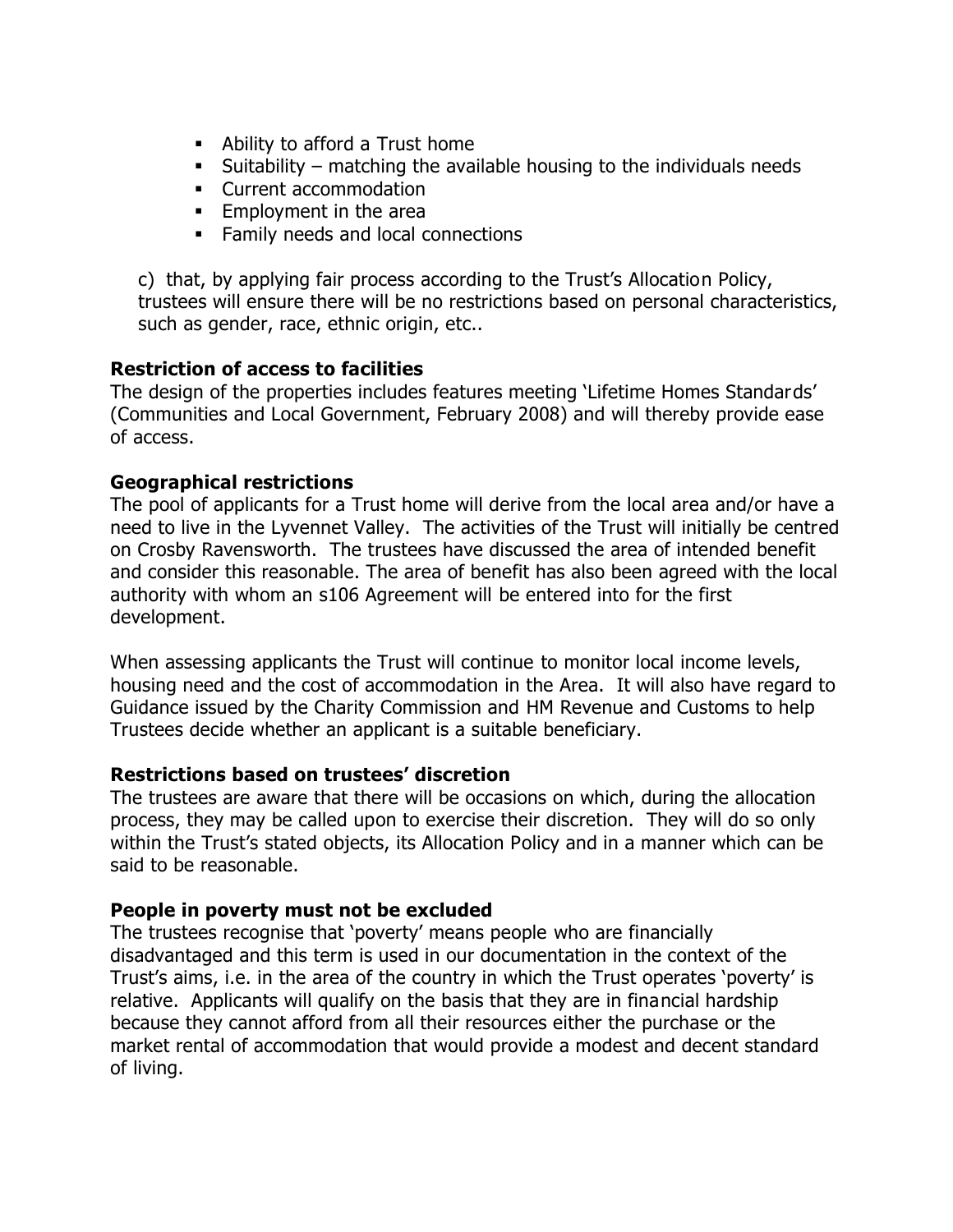#### **Promoting mixed development**

In order to be responsive to housing need the Trust housing is a mixture of 2 / 3 bedroom rental properties. This will make for flexibility of provision, provide the best mix and enable those most in need according to the Trust's criteria to afford appropriate accommodation.

#### **Private gain**

Trustees have put policies and measures in place to ensure that the amount of private benefit is reasonable in the circumstances.

The trustees will monitor any private benefits that accrue to its beneficiaries as a result of the Trust's work to ensure that the private benefits do not affect the public character of the Trust.

Should the financial circumstances of a beneficiary change for the better, trustees assume that the joint guidance issued by the Charity Commission and Housing Corporation for Charitable Registered Social Landlords (2009) would be deemed to apply here. At the time of a beneficiary's application the Trust will apply due diligence to seek a true and fair picture of their financial circumstances. However, once the qualifying household is occupying a property it would not be appropriate for the Trust to means-test them with a view to terminating their tenancy or lease should their income improve. However, the Trust will remind beneficiaries that the Trust's charitable support can only be offered in law because their circumstances at the time of first occupancy were such as to show a housing need because of financial circumstances. The beneficiary will be asked to inform the Trust if his or her circumstances improve substantially.

## **Duty to Report**

Trustees confirm that they are aware of the Charity Commission publication, 'Charities and Public Benefit' (2008) and of their responsibility to report on their charity's public benefit in their trustees Annual Report.

## **The interests of the charity come first**

Trustees accord great importance to the standards of trustee conduct and have therefore drawn up a number of other relevant documents in addition to the Articles of Association and these include: Code of Conduct, Conflicts of Interest Policy and Register, Trustee Role Description.

The trustees recognise that in running a charity there is an unspoken covenant with society: i.e. that the Trust's work will bring public benefit and in turn the Trust should